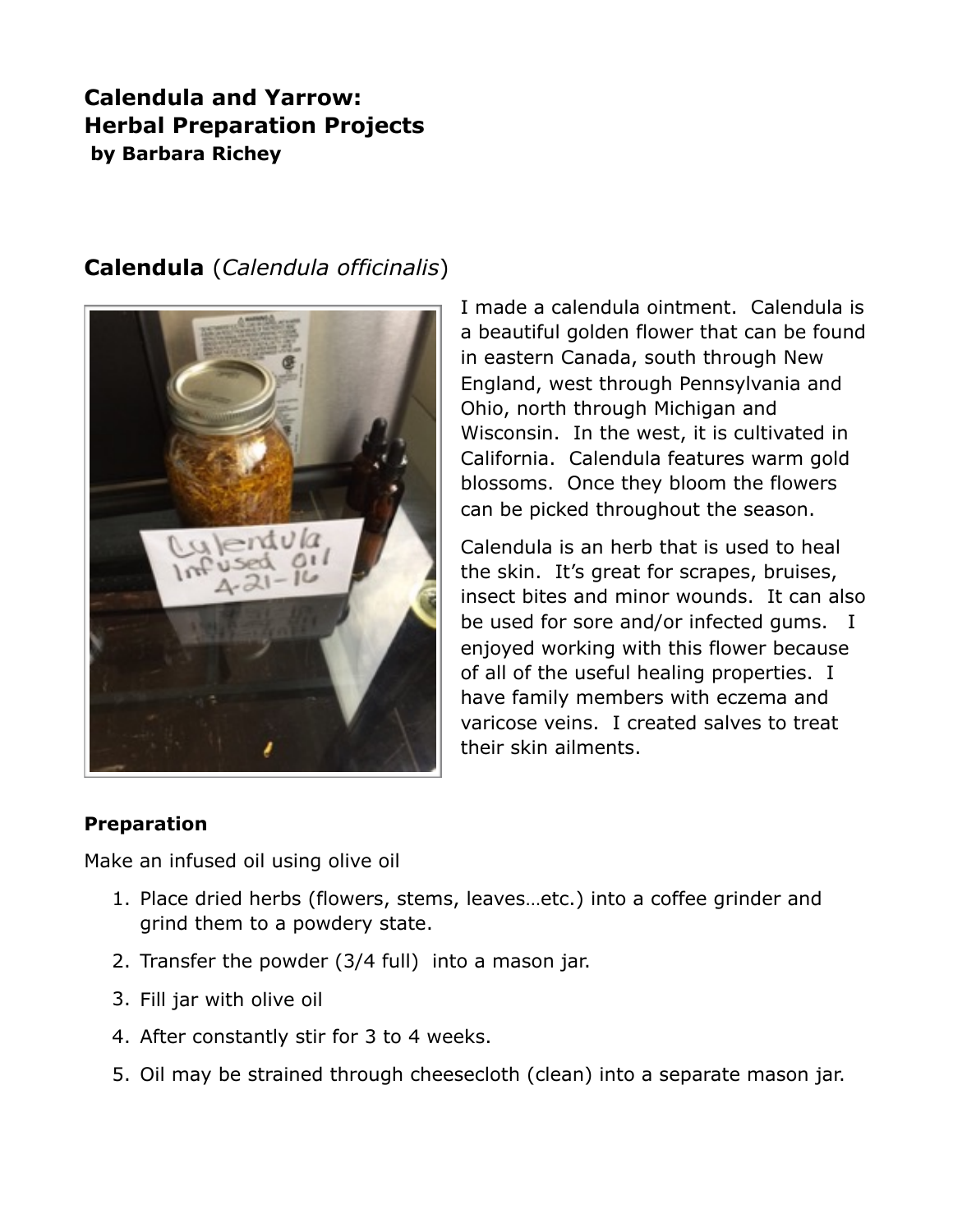I then made a simple salve using herbal infused oil and beeswax.

- 1. Coffee carafe or other heat tempered glass container
- 2. Pour 1 cup of infused oil then add 1 oz of bees wax
- 3. Stir until wax is melted.
- 4. Pour mixture into 2 oz jars amber…
- 5. Make sure you label jars content and use
- 6. Store finished product in a cool dry place

I was really proud of my first attempt in making a salve.



## **Yarrow** (a*chillea millefolum)*

I made a yarrow tincture. Yarrow is a beautiful white flower which can be found in temperate regions of the Northern Hemisphere in Asia, Europe and North America. It is considered a weed in some places and feed for cattle in others. Yarrow can be used for a number of ailments to include…colds, fever, flu, diarrhea, loss of appetite and menstruation problems.

I used dried leaves and flowers ground in a coffee grinder. I used 100 proof alcohol as my menstruum.

## **Preparation**

This was my first project.

To prepare a tincture I completed the following steps:

- 1. Grind and sift dried plant in a coffee grinder to a powder consistency
- 2. Fill the jar with powdered yarrow